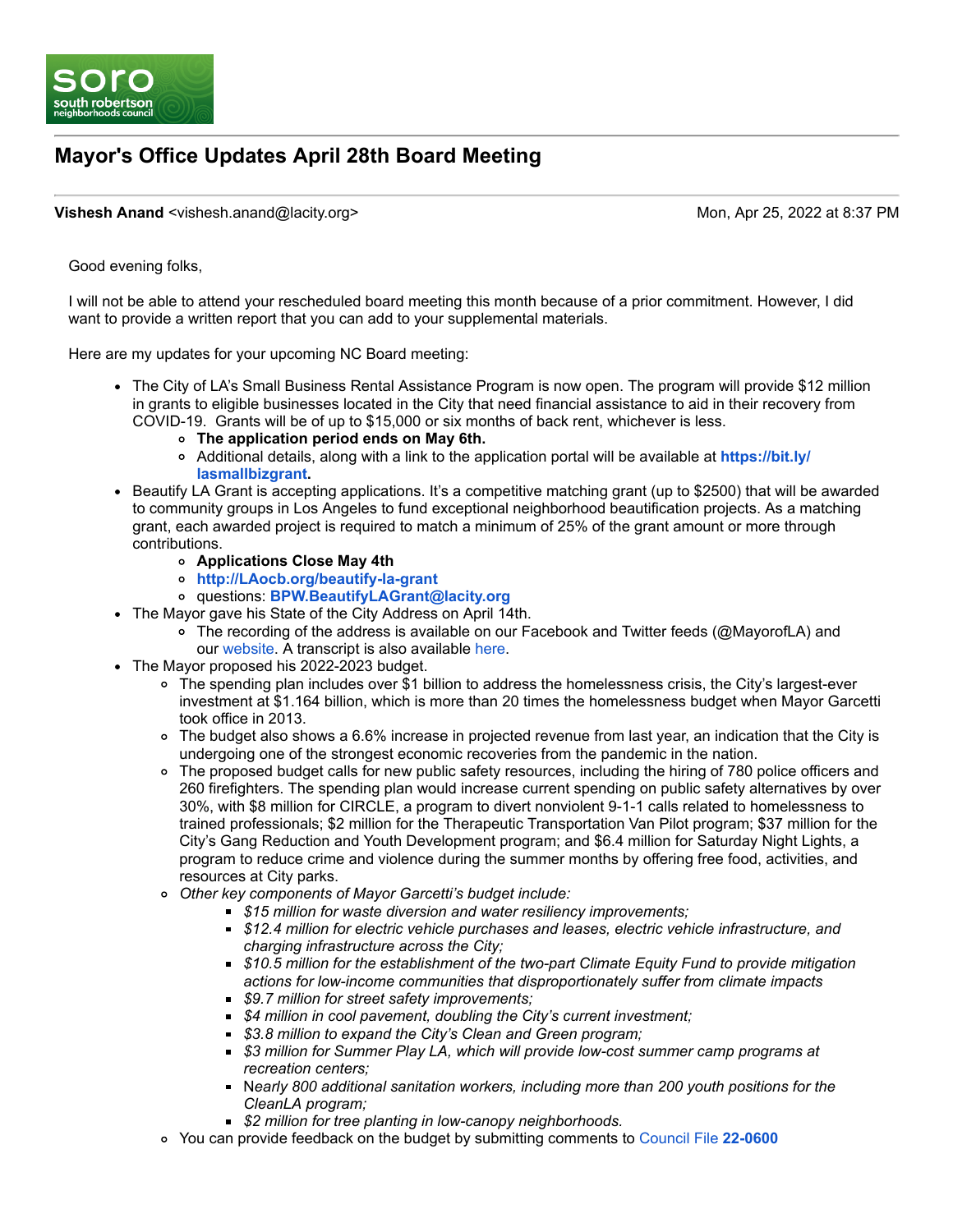I'd appreciate it if you could direct the board and the members of the public to my written report during my turn on the agenda. Please feel free to email me at [vishesh.anand@lacity.org](mailto:vishesh.anand@lacity.org) if you have any comments, questions, or concerns.

Best regards,

**Eric Garcetti** @MayorOfLA

**Vishesh Anand West Area Representative** Mayor's Office of Intergovernmental and Legislative Affairs *[vishesh.anand@lacity.org](mailto:vishesh.anand@lacity.org)* request city services: [MyLA311](https://www.lacity.org/myla311)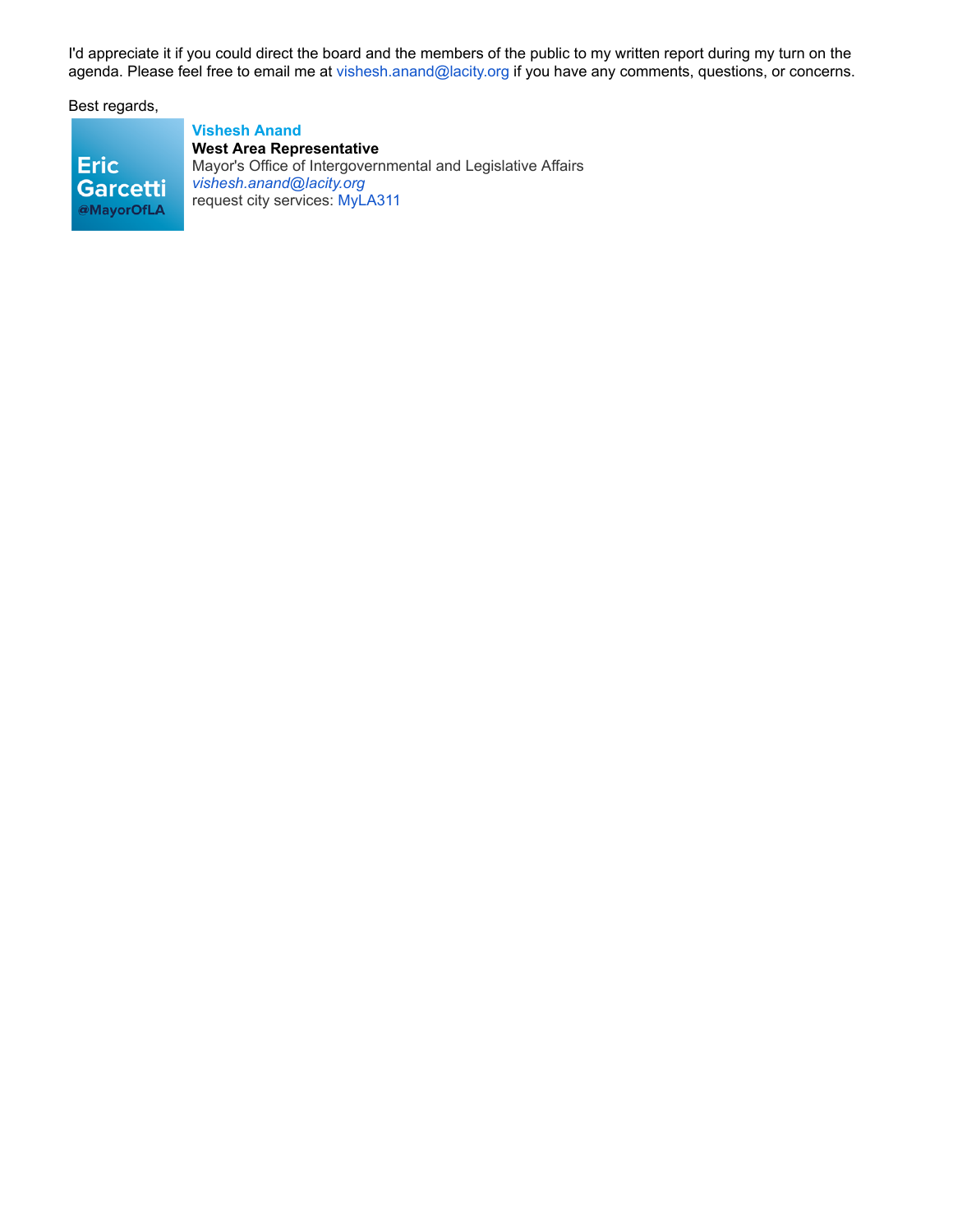

## **Update from the Office of Supervisor Kuehl**

### **Supporting Affirming Care and Inclusion for LGBTQ+ Youth and Their Families**

This week, the Board passed a motion co-authored by Supervisor Kuehl and Supervisor Hilda Solis implementing a travel ban on all travel to the States of Texas and Florida for County business until the suspension of their discriminatory and shameful laws.

The State of Texas recently passed a law saying that gender-affirming care for transgender youth will be prosecuted as child abuse and encouraging family members and neighbors to report such actions to the police. This is a backward and patently cruel action designed to deny transgender youth the care they need and causing tremendous fear among parents and caregivers who are just trying to support their children. Transgender and queer youth are greatly overrepresented in the foster care system due to family rejection and are much more likely to attempt suicide than teens in the general population. The absolute last thing these families need is bigoted legislation threatening their ability to allow their children to receive the care they need.

Florida's "Don't Say Gay" bill is an equally abhorrent concept, a law banning not only "instruction" around gender identity and sexual orientation but also any "classroom discussion" of these topics. This law will perpetuate a culture of bullying, secrecy, shame, and fear for LGBTQ+ students, something I spent a great deal of time trying to prevent during throughout my years in the California legislature.

These bills send a purposefully false message to LGBTQ+ children that something is wrong with them, rather than admitting something is very wrong with the Florida legislature. LA County condemns these appalling attempts to persecute and erase LGBTQ+ youth and their allies, and we have no interest in spending taxpayer money traveling to national conferences and meetings in states perpetuating discrimination.

#### **Establishing a Rental Housing Habitability and Rent Escrow Account Program**

In a continuing attempt to protect our vulnerable tenants, the Board passed a motion co-authored by Supervisor Kuehl and Supervisor Holly Mitchell to proactively monitor and cite unsafe or substandard living conditions in rental units within the unincorporated areas of LA County.

Our current enforcement structure needs more cohesiveness and efficiency, and the motion develops a new case management framework under which the Department of Public Health oversees inspections, both complaintbased inspections and regular compliance inspections of each unit every four years. In addition, the Department will work closely with the Department of Consumer and Business Affairs to resolve complaints and protect the safety and welfare of tenants in the unincorporated areas.

#### **Phasing out Plastics in LA County**

We are so happy that the Board took the first steps to approve an ordinance to phase out the distribution of disposable food service ware that is not compostable or recyclable. The regulation applies to the County's unincorporated areas, home to one million County residents. In its scale, the County's ordinance is among the country's most ambitious efforts to reduce the use of plastics that poison marine ecosystems, damage human health, and contribute to global warming and environmental pollution.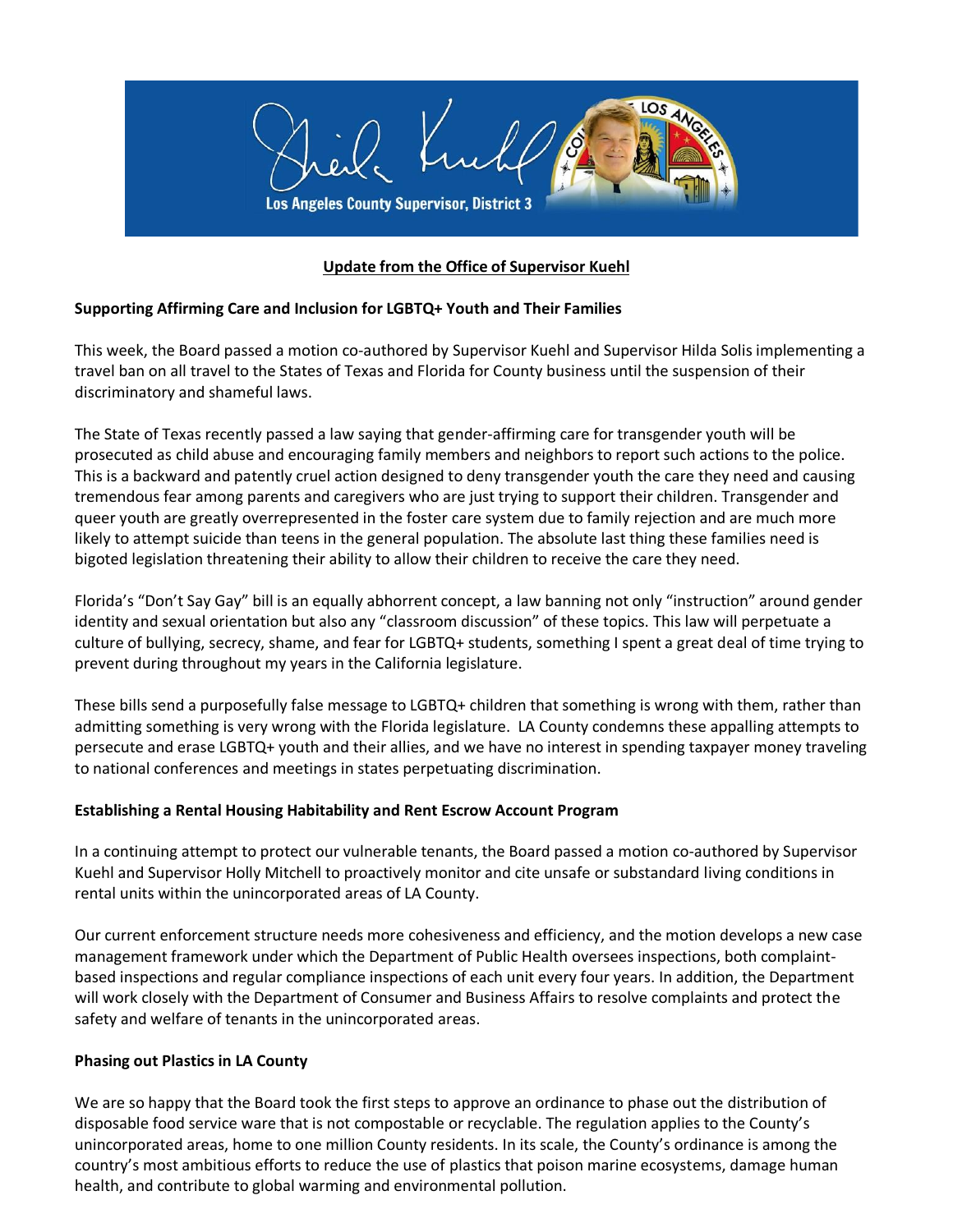The ordinance will require that full-service restaurants use reusable food service ware for dine-in customers, require that single-use items be compostable or recyclable, and phase out the sale or rental of expanded polystyrene products such as single-use food service ware, coolers, packaging and peanuts, and pool toys.

The Board also approved a motion by Supervisors Janice Hahn and Hilda Solis that ensure our local businesses are well-supported in making this transition by providing educational outreach and financial assistance where needed.

#### **Hygiene Products at County Facilities**

Across the nation, there is a growing recognition of the high cost of sanitary products and the inconvenience and financial burden this places on women. That's why we are pleased that the Board passed a motion co-authored by Supervisor Kuehl and Supervisor Hilda Solis initiating a one-year pilot program that would provide free feminine hygiene products, diapers, and other personal care items at certain County facilities.

By providing these products cost-free at venues where many parents, women, and children visit, we can eliminate a common worry and alleviate some of the disparate impact "period poverty" has on our low-income residents.

### **Advancing Equity in Grant Funding for Cultural Organizations**

LA County is committed to prioritizing equity in our support for the arts and our beloved cultural institutions, so this week, the Board passed a motion Supervisor Kuehl co-authored with Supervisor Holly Mitchell to double available funding through our Organizational Grant Program over the next few years.

April is Arts Month, making this the perfect time to recognize LA County's arts organizations and take this action to help them amplify their impact across our region.

#### Additional Resources

#### **StayHousedLA.org -**

Stay Housed LA is a partnership between the County of Los Angeles and local community and legal services providers. The site provides Los Angeles County residents with information and resources to keep people in their homes. At the Stay Housed LA website, you can find out more about your rights by participating in a virtual tenant workshop, get the legal assistance you need, and sign up for updates to stay keyed into LA County's evolving housing climate.

#### **VaccinateLACounty.com -**

Vaccinate LA County is your one stop shop for vaccine information. You can find a site nearby, learn about the vaccines, data, and find information on mobile and homebound vaccinations. Please reach out if you have specific questions - our office is here to help.

#### **ReopeningLACounty.com -**

For best practices for businesses, information regarding COVID-19, the current Health Officer Order, and more – ReopeningLACounty.com has information to help you stay healthy, safe and informed.